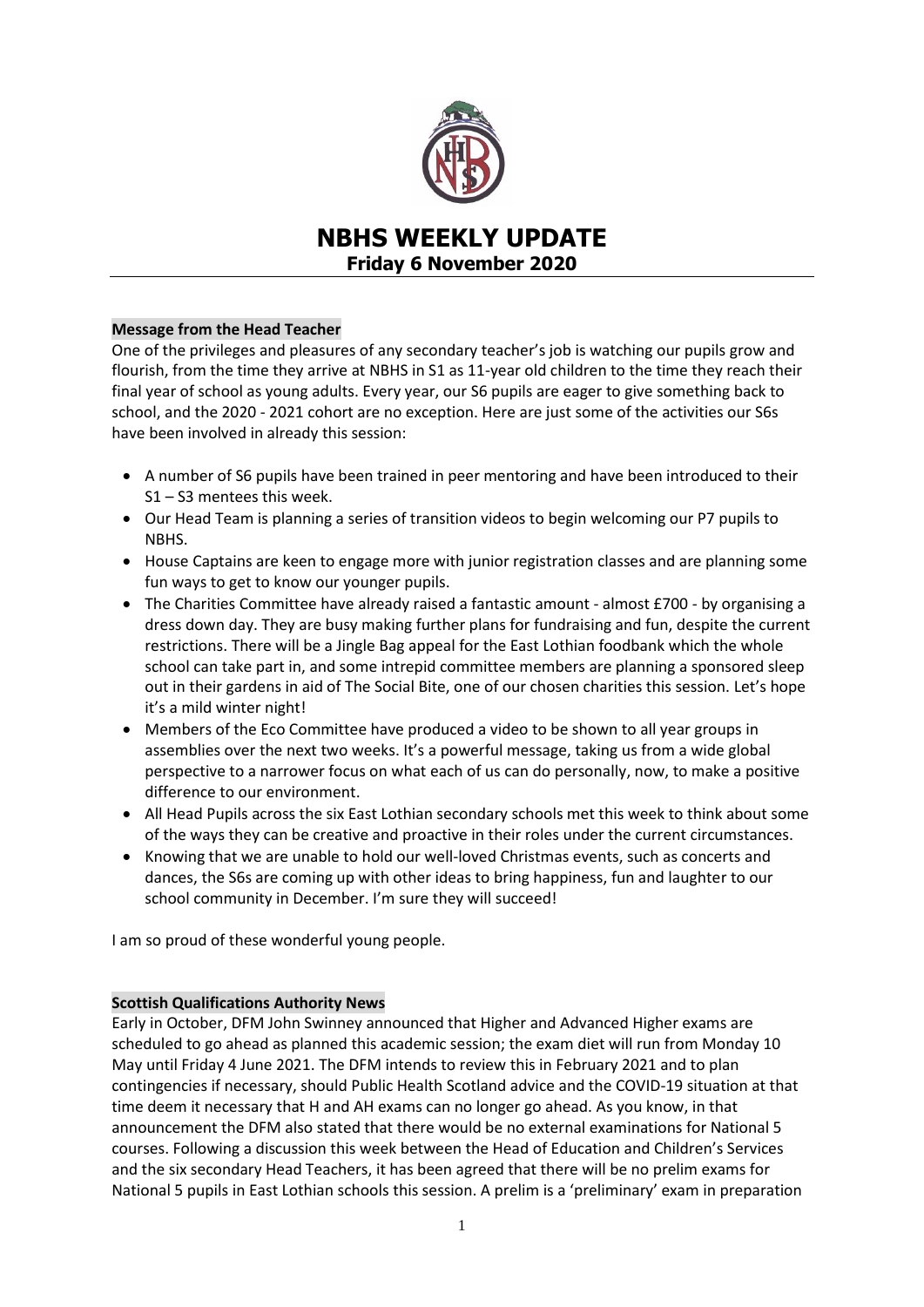for the final SQA exam and, given that there are not going to be exams for National 5 in 2021, a prelim is not appropriate. Higher and Advanced Higher prelims will take place in January 2021, as planned.

On Monday this week, the SQA began publishing information on the instruments of assessment for every subject at every level. This is currently being rolled out for all subjects and we should have the complete picture by Friday 18 November.

In order to submit estimate grades to the SQA in spring 2021, teachers will gather a robust body of evidence that best demonstrates pupils' attainment in their subjects. For National 5 courses, the formal, SQA-produced assessments coming out to schools this month will cover all assessable components of those courses. Teachers will be sharing details with pupils and our ongoing National Course Assessment Calendar (see below) will give an overview of assessments. The assessment and estimating process will be subject to rigorous quality assurance and moderation at school, local authority and national levels.

Link to SQA exam timetable for Highers and Advanced Higher in May/June 2021: [https://www.sqa.org.uk/sqa/files\\_ccc/exam-timetable-2021.pdf](https://www.sqa.org.uk/sqa/files_ccc/exam-timetable-2021.pdf)

### **National Qualifications Course Assessment Calendar**

Below is the calendar of planned assessments for next week for National 5, Higher and Advanced Higher courses. Pupils have been aware of these dates for some time and, hopefully, have been diligent in preparing well for their assessments.

| <b>National Course Assessments</b>              |                                                                  |
|-------------------------------------------------|------------------------------------------------------------------|
| w/b 9 November                                  |                                                                  |
| <b>Subject and Level</b>                        | <b>Comments</b>                                                  |
| <b>Business Management National 5</b>           | <b>Marketing Unit assessment</b>                                 |
| <b>Chemistry Advanced Higher</b>                | Tracking assessment on Unit 4 and first 3 key areas of Unit<br>3 |
| <b>Economics Higher</b>                         | <b>Economics of the Market assessment</b>                        |
| <b>English Higher</b>                           | <b>RUAE</b> assessment                                           |
| <b>English National 5</b>                       | <b>RUAE</b> assessment                                           |
| <b>History Advanced Higher</b>                  | <b>Dissertation work</b>                                         |
| <b>History Higher</b>                           | <b>Timed source question</b>                                     |
| <b>Modern Studies Advanced</b><br><b>Higher</b> | First draft of chapter 1 dissertation due in by end of week      |
| <b>Modern Studies Higher</b>                    | <b>Timed source question</b>                                     |
| <b>Psychology National 5</b>                    | Sleep and Dreams end of unit test                                |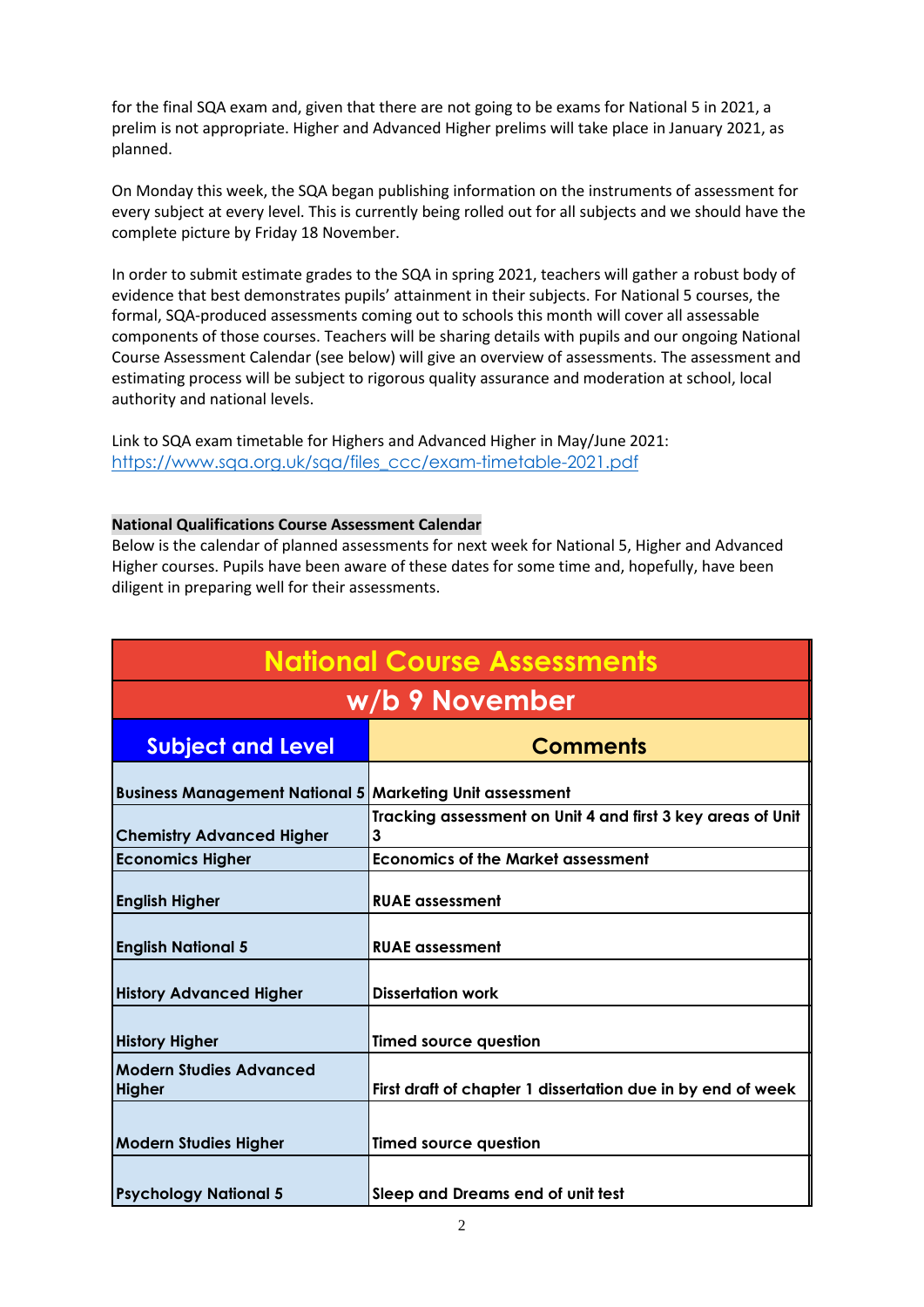# **Dress Code**

School dress is an important feature of the ethos of our school: it helps to set a positive tone and to promote the idea of wearing dress which is appropriate for a place of work. We are delighted that so many pupils choose to identify with our school by proudly wearing their school clothing; however, staff have noticed that the Dress Code standards of quite a number of pupils have slipped recently. If there is an issue with a pupil following the Dress Code, we will contact parents and carers. Your support is crucial to the success of this aspect of life at NBHS and we would very much appreciate it if you would reinforce to your child the message about adhering to our Dress Code.

Our Dress Code is very simple, with only ties and senior blazers being specific to the school. All other items can be purchased at any clothing outlet. If you are purchasing any new items of clothing in the near future, please do make sure that they adhere to the Dress Code. In particular, please ensure your child wears plain black footwear, and note that we expect skirts to be of an appropriate length for school. All pupils should wear a shirt and tie. As a reminder, you can find the Dress Code attached to this Update, together with some images of our pupils following the Code.

If you have any issue with sourcing an item for your child, please let us know. East Lothian Council can provide financial support for the provision of school clothing. Further information on this can be found at:

[https://www.eastlothian.gov.uk/info/210557/schools\\_and\\_learning/11899/free\\_school\\_meals\\_and](https://www.eastlothian.gov.uk/info/210557/schools_and_learning/11899/free_school_meals_and_clothing_grants/2) [\\_clothing\\_grants/2](https://www.eastlothian.gov.uk/info/210557/schools_and_learning/11899/free_school_meals_and_clothing_grants/2)

### **Remembrance Day 2020**

North Berwick High School will be remembering members of the armed forces who have lost their lives serving their country on Wednesday 11 November. This week, Rev Neil Dougall delivered a lovely virtual assembly to all year groups: Neil compared living through wartime with our current experience living through a pandemic, and he also spoke about empathy. On Remembrance day itself, staff and pupils will be participating in another thought-provoking assembly and will honour a minute's silence at 11 am for those who have fallen.

Instead of a traditional poppy attached to clothing, the Learning Support Team have a new way to wear a poppy as sign of respect for Remembrance Day in 2020. These masks were bought from the Haddington community mask tree to raise funds for the Royal British legion.

# **'They gave us their tomorrows so we could have our today...Lest We Forget'**

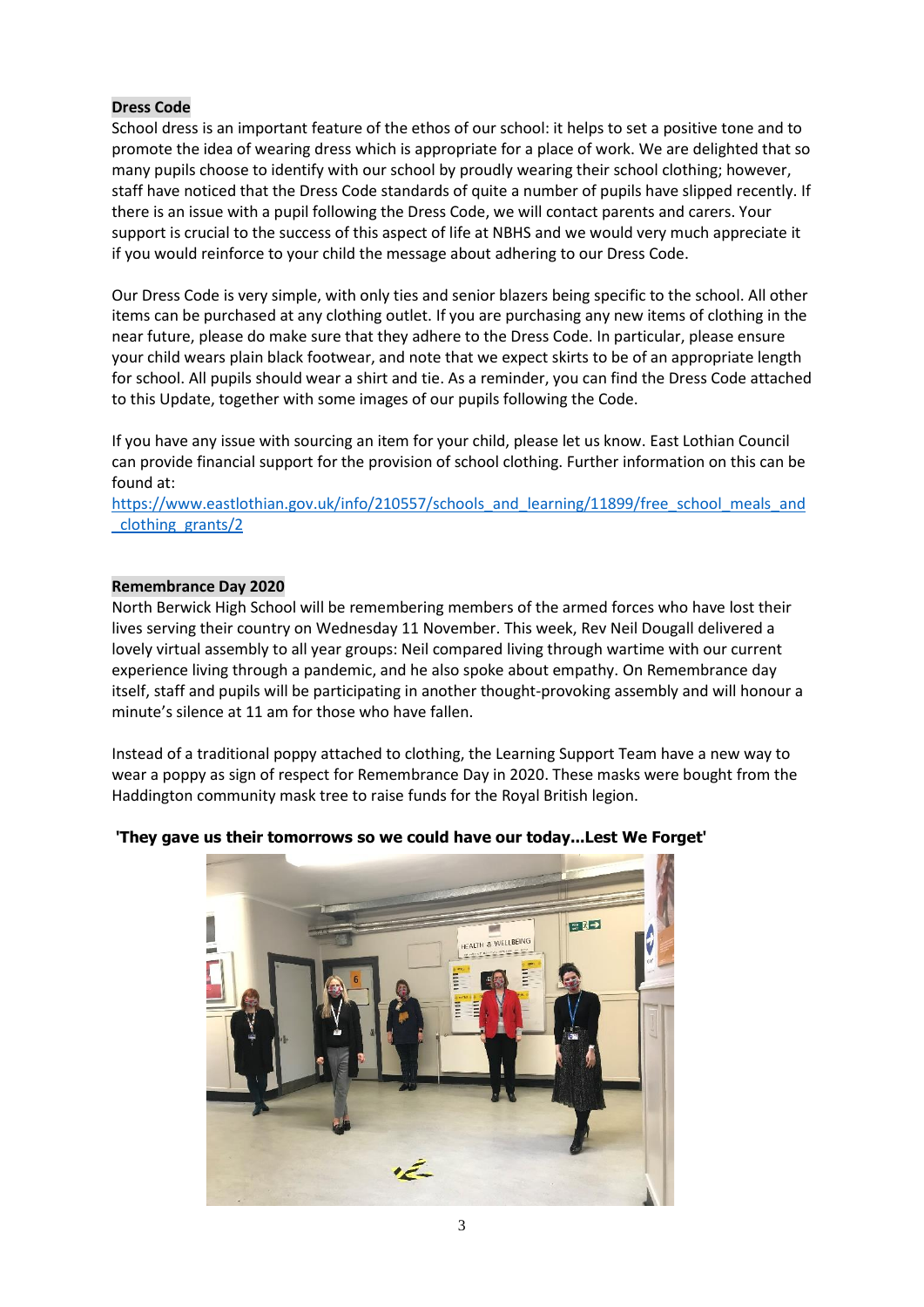### **Social Media - TikTok**

There was a very interesting documentary by Panorama on Monday 2 November which can be watched again on BBC iPlayer. It is all about the social media platform, TikTok. It gives details on safety and how certain content is shared, based on data collected from the user. With so many of our young people having a TikTok account it is definitely worth a watch.

<https://www.bbc.co.uk/iplayer/episode/m000p3p9/panorama-is-tiktok-safe>

# **NBHS PTA Virtual Festive Fair: 16 November - 24 December**

### **Your Christmas Shopping Taken Care Of**

Don't miss this great opportunity to support local business and do your Christmas shopping in the comfort of your own home! The PTA are creating and marketing a web page that will promote small local producers and businesses. With one click you will be able to browse the wide range of wonderful products our local businesses have to offer. Look out for updates and opening information on Facebook [NBHS PTA](https://www.facebook.com/nbhs.pta/?ref=bookmarks) and Twitter [@NbhsPta](https://twitter.com/NbhsPta)

# **Fair Spaces Still Available For Local Businesses**

Spaces are filling up on the PTA Virtual Festive Fair website. If you are a small local business and would like to reserve a spot to promote your business and showcase your products please apply for a stall now (only £15 per stall) by clicking on the link in the attached flyer or by emailing [ptanbhs@gmail.com.](mailto:ptanbhs@gmail.com) We will be promoting the event in the weekly update to parents, and on Facebook, Twitter and community boards.

### **Aprons in Home Economics Lessons**

We would like to remind parents/carers that an apron is necessary in the Home Economics department. The plastic ones we have are not suitable for cleaning purposes, in regulation with COVID-19 health and safety guidelines. We ask that all pupils supply their own apron, which can then be taken home and washed after each practical lesson. We have a limited stock of cotton aprons for any pupil that may forget; however, these have to be laundered after each use.

# **Mini-Whiteboards**

On Monday and Tuesday mornings, all pupils are being issued with a mini whiteboard pack:

These will allow pupils to show their work to teachers more easily when teachers have to be at least 2 metres away from them.

They also allow a teacher to ask every pupil in the class to demonstrate their knowledge and understanding from a distance.

Compare the following two snippets of teacher behaviour, when a teaching is seeking to activate pupils' memories of something previously taught:

1. Teacher asks "who can remember some reasons why the Americans were reluctant to join in World War 2?" They then take answers from pupils who put their hands up.

2 Teacher says "without lifting up your whiteboard, write down at least one reason why the Americans were reluctant to join in World War 2". Teacher pauses, then says "okay now show me" and all pupils lift up their whiteboards.



Option 1 simply lets the teacher know if some of the pupils remember. It also gives the rest of the class a verbal reminder, but they have had no obligation to actively retrieve the memory themselves.